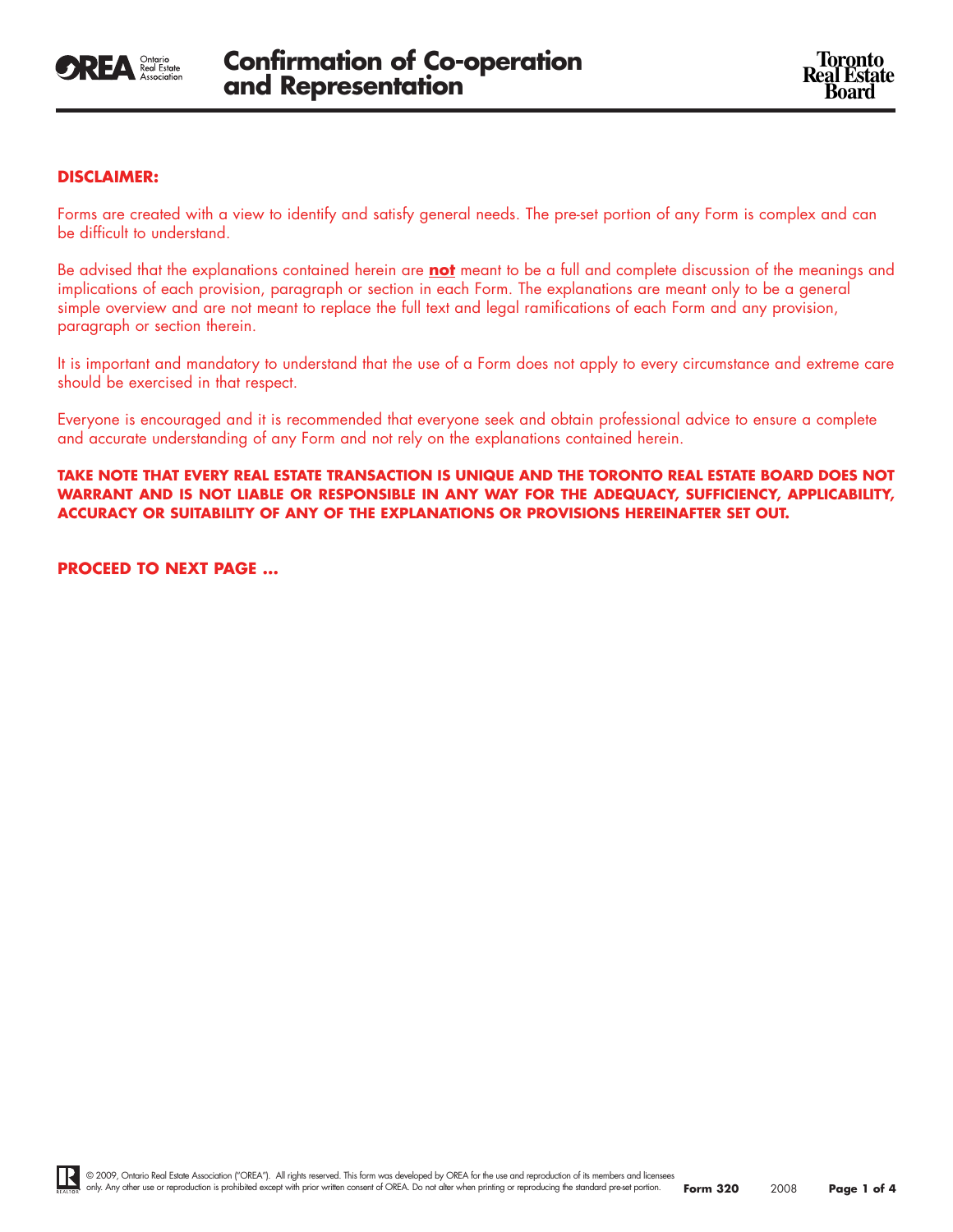

GENERAL USE: This Form is used to indicate to all parties involved the specific types of relationships that exist in their particular real estate transaction. This document is used in part to reassure all parties that they will be treated fairly in the transaction. The Form is used to set up *an arrangement between companies and is acknowledged by the parties.*

| <b>BUYER:</b>  |  |  |  |
|----------------|--|--|--|
|                |  |  |  |
| <b>SELLER:</b> |  |  |  |
|                |  |  |  |

For the transaction on the property known as:..........................................................................................................................................................................

For the purposes of this Confirmation of Co-operation and Representation, a "Seller" includes a vendor, a landlord, or a prospective, seller, vendor or landlord and a "Buyer" includes a purchaser, a tenant, or a prospective, buyer, purchaser or tenant and a "sale" includes a lease.

The following information is confirmed by the undersigned salesperson/broker representatives of the Brokerage(s). If a Co-operating Brokerage is involved in the transaction, the brokerages agree to co-operate, in consideration of, and on the terms and conditions as set out below.

DECLARATION OF INSURANCE: The Real Estate and Business Brokers Act that governs practitioners requires them to declare in writing to all *Buyers and Sellers that they are insured.*

DECLARATION OF INSURANCE: The undersigned salesperson/broker representative(s) of the Brokerage(s) hereby declare that he/she is **insured as required by the Real Estate and Business Brokers Act (REBBA) and Regulations.**

### **1. LISTING BROKERAGE**

- a) The following option indicates that the Seller is being represented by a Salesperson from the Listing Company and the Buyer *is a Customer.*
- **a)** The Listing Brokerage represents the interests of the Seller in this transaction. The Buyer may be buying the property directly through the Listing Brokerage or the Buyer may be working with a Co-operating Brokerage (If applicable, Section 3 will be completed by Co-operating Brokerage).
- **b)** The following option is for Multiple Representation and states that the Listing Company represents both the Seller and the Buyer in the transaction and needs their consent. It also states that any conversations between the company representatives and the Buyers or Sellers regarding money or their motivation for buying or selling will be kept confidential if the parties so wish.
- **b) MULTIPLE REPRESENTATION:** The Listing Brokerage has entered into a Buyer Representation Agreement with the Buyer and represents the interests of the Seller and the Buyer, with their consent, for this transaction. The Listing Brokerage must be impartial and equally protect the interests of the Seller and the Buyer in this transaction.The Listing Brokerage has a duty of full disclosure to both the Seller and the Buyer, including a requirement to disclose all factual information about the property known to the Listing Brokerage.

However, the Listing Brokerage shall not disclose:

- That the Seller may or will accept less than the listed price, unless otherwise instructed in writing by the Seller;
- That the Buyer may or will pay more than the offered price, unless otherwise instructed in writing by the Buyer;
- The motivation of or personal information about the Seller or Buyer, unless otherwise instructed in writing by the party to which the information applies, or unless failure to disclose would constitute fraudulent, unlawful or unethical practice;

**INITIALS OF BUYER(S): INITIALS OF SELLER(S):**

- The price the Buyer should offer or the price the Seller should accept;
- And; the Listing Brokerage shall not disclose to the Buyer the terms of any other offer.

However, it is understood that factual market information about comparable properties and information known to the Listing Brokerage concerning potential uses for the property will be disclosed to both Seller and Buyer to assist them to come to their own conclusions.

Additional comments and/or disclosures by Listing Brokerage: (e.g. The Listing Brokerage has also entered into a Customer Service Agreement with the Buyer.)

........................................................................................................................................................................................................................................ ......................................................................................................................................................................................................................................... .........................................................................................................................................................................................................................................

© 2009, Ontario Real Estate Association ("OREA"). All rights reserved. This form was developed by OREA for the use and reproduction of its members and licensees only. Any other use or reproduction is prohibited except with prior written consent of OREA. Do not alter when printing or reproducing the standard pre-set portion.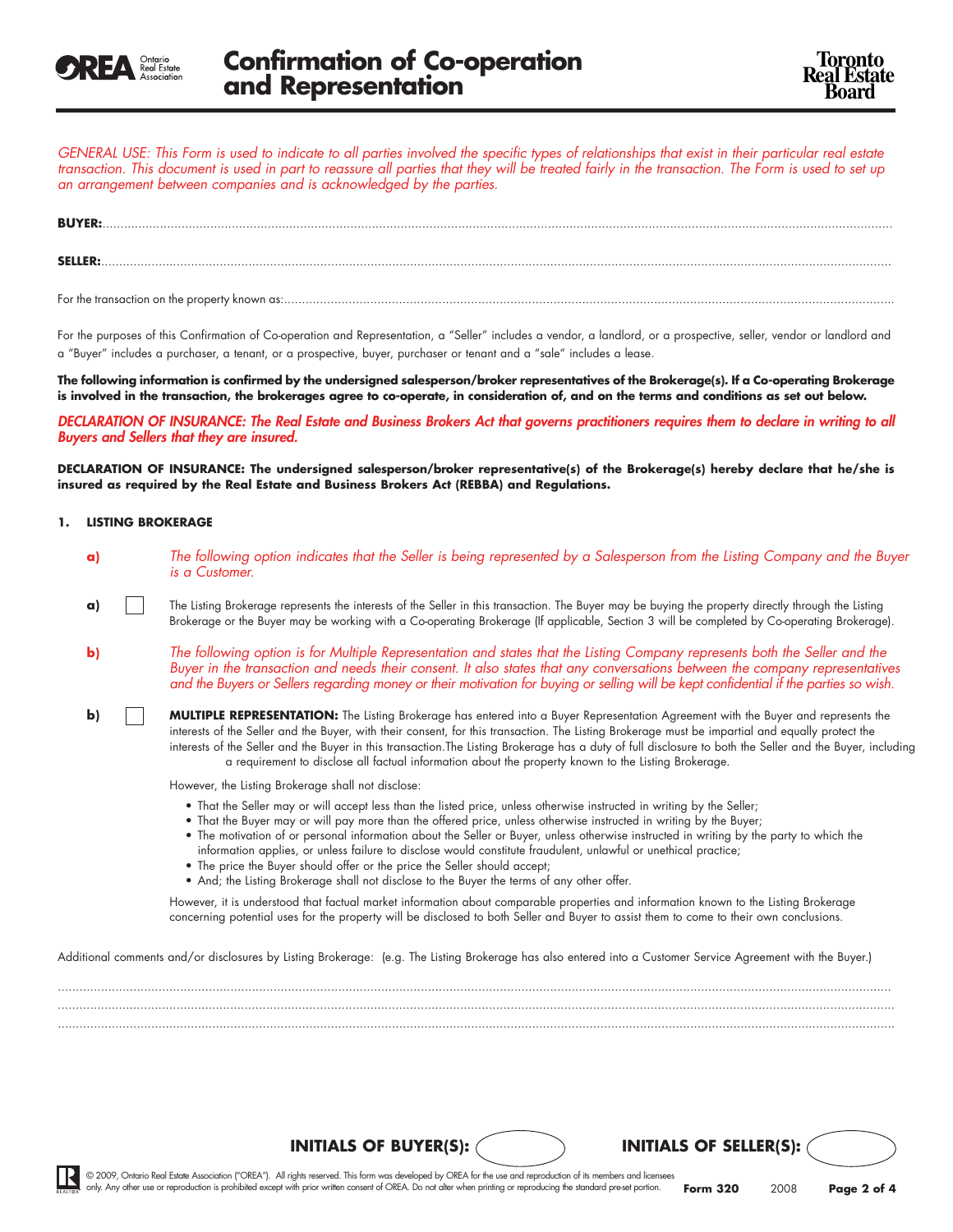|    |              |                             | 2. The following option is used only when a Buyer requests a Salesperson from the real estate company to represent them in the process of<br>purchasing a property that is not listed for sale.                                                                                                                                                                                                                         |                                                                      |               |              |                                                                                                                               |
|----|--------------|-----------------------------|-------------------------------------------------------------------------------------------------------------------------------------------------------------------------------------------------------------------------------------------------------------------------------------------------------------------------------------------------------------------------------------------------------------------------|----------------------------------------------------------------------|---------------|--------------|-------------------------------------------------------------------------------------------------------------------------------|
| 2. |              |                             | <b>PROPERTY SOLD BY BUYER BROKERAGE - PROPERTY NOT LISTED</b>                                                                                                                                                                                                                                                                                                                                                           |                                                                      |               |              |                                                                                                                               |
|    |              |                             | The Brokerage represents the Buyer and the property is not listed with any real estate brokerage. The Brokerage will be paid                                                                                                                                                                                                                                                                                            |                                                                      |               |              |                                                                                                                               |
|    |              |                             |                                                                                                                                                                                                                                                                                                                                                                                                                         | by the Seller in accordance with a Seller Customer Service Agreement |               |              |                                                                                                                               |
|    |              |                             | or:                                                                                                                                                                                                                                                                                                                                                                                                                     | $\rfloor$ by the Buyer directly                                      |               |              |                                                                                                                               |
|    |              |                             |                                                                                                                                                                                                                                                                                                                                                                                                                         |                                                                      |               |              |                                                                                                                               |
|    |              |                             | Additional comments and/or disclosures by Buyer Brokerage: (e.g. The Buyer Brokerage represents more than one Buyer offering on this property.)                                                                                                                                                                                                                                                                         |                                                                      |               |              |                                                                                                                               |
|    |              |                             |                                                                                                                                                                                                                                                                                                                                                                                                                         |                                                                      |               |              |                                                                                                                               |
|    |              |                             | INITIALS OF BUYER(S)/SELLER(S)/BROKERAGES REPRESENTATIVE(S) (Where applicable)                                                                                                                                                                                                                                                                                                                                          |                                                                      |               |              |                                                                                                                               |
|    |              |                             |                                                                                                                                                                                                                                                                                                                                                                                                                         |                                                                      |               |              |                                                                                                                               |
|    |              | <b>LISTING BROKERAGE</b>    |                                                                                                                                                                                                                                                                                                                                                                                                                         | <b>CO-OPERATING/BUYER BROKERAGE</b>                                  | <b>SELLER</b> | <b>BUYER</b> |                                                                                                                               |
|    |              |                             |                                                                                                                                                                                                                                                                                                                                                                                                                         |                                                                      |               |              |                                                                                                                               |
|    |              |                             | CO-OPERATING BROKERAGE (If applicable, Co-operating Brokerage completes Section 3 and Listing Brokerage                                                                                                                                                                                                                                                                                                                 |                                                                      |               |              |                                                                                                                               |
|    |              |                             | indicates 1. a) in Section 1.)                                                                                                                                                                                                                                                                                                                                                                                          |                                                                      |               |              |                                                                                                                               |
|    | a)           |                             | The following option indicates that the Buyer is being represented by a Salesperson from a real estate company. This area<br>also confirms the commission arrangement between companies.                                                                                                                                                                                                                                |                                                                      |               |              |                                                                                                                               |
|    | a)           |                             | The Co-operating Brokerage represents the interests of the Buyer in this transaction. It is further understood and agreed that the Listing<br>Brokerage will pay the Co-operating Brokerage                                                                                                                                                                                                                             |                                                                      |               |              |                                                                                                                               |
|    |              |                             |                                                                                                                                                                                                                                                                                                                                                                                                                         | the commission as indicated in the MLS® information for the property |               |              |                                                                                                                               |
|    |              | or, if not an MLS® listing: |                                                                                                                                                                                                                                                                                                                                                                                                                         |                                                                      |               |              |                                                                                                                               |
|    |              |                             | plus applicable Goods and Services Tax, from the amount paid by the Seller to the Listing Brokerage, on any trade wherein the Co-operating<br>Brokerage has obtained an accepted Agreement of Purchase and Sale, option to Purchase or Agreement to Exchange and/or Lease.<br>Said payment of commission will not make the Co-operating Brokerage either the agent or sub-agent of the Seller or the Listing Brokerage. |                                                                      |               |              |                                                                                                                               |
|    | $\mathbf{b}$ |                             | The following option states that the Buyer is being represented by a Salesperson from a company and commission is being<br>paid directly to the Salesperson's Company by the Buyer.                                                                                                                                                                                                                                     |                                                                      |               |              |                                                                                                                               |
|    | b)           |                             | The Co-operating Brokerage represents the interests of the Buyer in this transaction. It is further understood and agreed that the Co-operating<br>Brokerage will not receive any payment from the Listing Broker and/or Seller and will be receiving payment directly from the Buyer in this transaction.                                                                                                              |                                                                      |               |              |                                                                                                                               |
|    | C)           |                             | the Agreement of Purchase and Sale for the Buyer but is representing the Seller as a Client. The Salesperson from this real<br>estate company will receive commission from the Listing Company representing the Seller.                                                                                                                                                                                                 |                                                                      |               |              | The following option says that the Buyer is a Customer of the real estate company, not a client, and the company is preparing |
|    | c)           | Co-operating Brokerage      | The Co-operating Brokerage accepts the offer of sub-agency from the Seller and/or Listing Brokerage and represents the interests of the Seller<br>in this transaction while offering the Buyer customer service. It is further understood and agreed that the Listing Brokerage will pay the                                                                                                                            |                                                                      |               |              |                                                                                                                               |
|    |              |                             |                                                                                                                                                                                                                                                                                                                                                                                                                         | the commission as indicated in the MLS® information for the property |               |              |                                                                                                                               |
|    |              | or, if not an MLS® listing: | plus applicable Goods and Services Tax, from the amount paid by the Seller to the Listing Brokerage, on any trade wherein the Co-operating<br>Brokerage has obtained an accepted Agreement of Purchase and Sale, option to Purchase or Agreement to Exchange and/or Lease.                                                                                                                                              |                                                                      |               |              |                                                                                                                               |
|    | $\mathbf{d}$ | Listing Brokerage.          | The following option means that the Buyer is a Customer of the real estate company preparing the Agreement of Purchase<br>and Sale and is not representing the Seller. The Listing Company will be representing the Seller. The Salesperson from the<br>company preparing the Agreement of Purchase and Sale will be paid a commission from the proceeds of the sale by the                                             |                                                                      |               |              |                                                                                                                               |
|    |              |                             |                                                                                                                                                                                                                                                                                                                                                                                                                         |                                                                      |               |              |                                                                                                                               |

**INITIALS OF BUYER(S): INITIALS OF SELLER(S):**